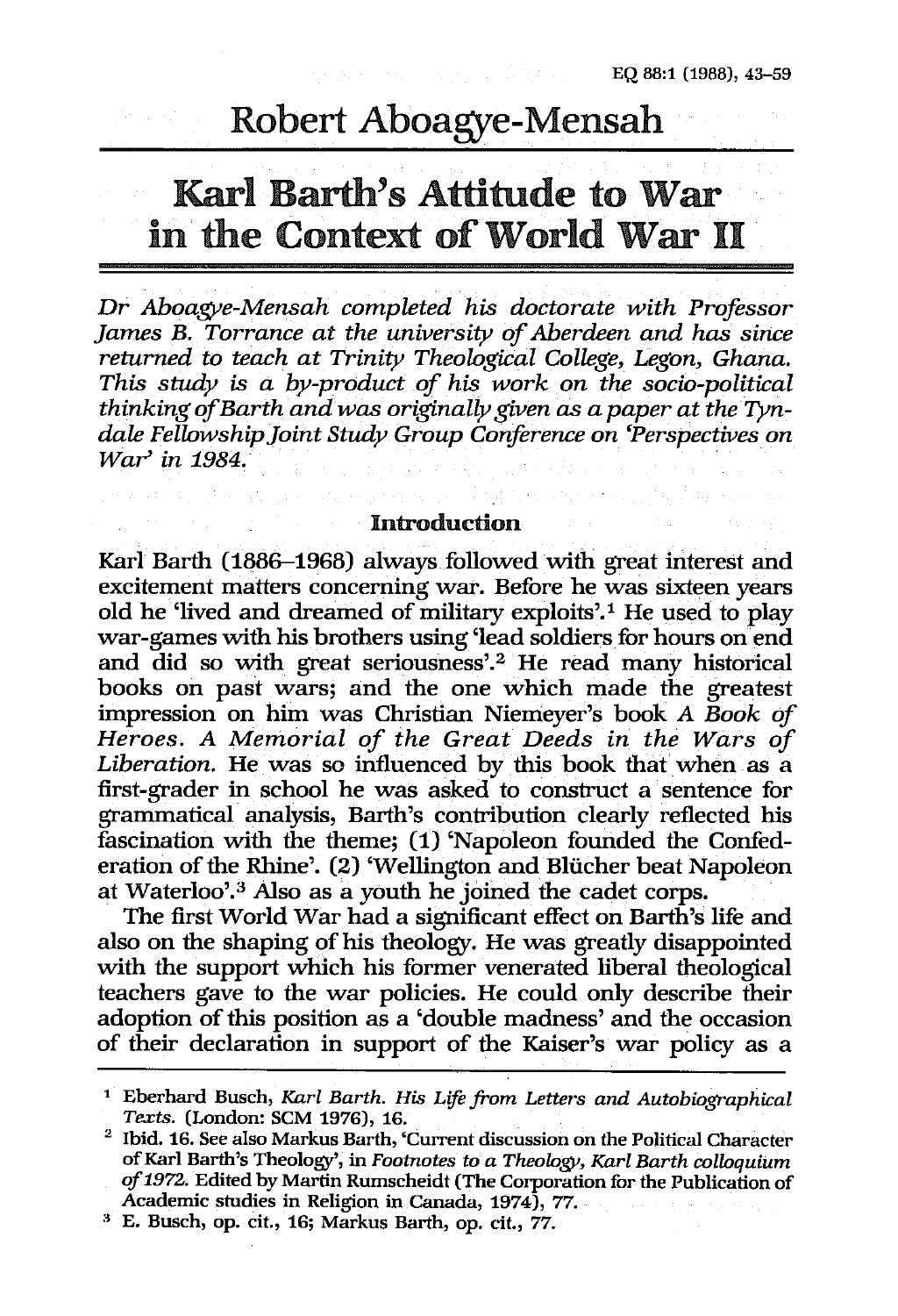'black day'. His teachers had hopelessly compromised with the 'ideology of war' by directly supporting German nationalist aims. The support meant that the morality, politics and ethics both of his respected professors and of the European Socialist movements had failed. Such an awareness led him to a diligent and laborious search for a new theological content and framework.

World War 11 also had an immense effect on his socio-political thinking. It compelled him to define more accurately and without compromise the trinitarian and incarnational ground of his resistance to the Nazi regime, as we shall see in a moment.

Six years before his death, Barth still showed considerable interest in military matters. When he visited the United States in 1962; he surprised his guides with his detailed knowledge of the American civil wars. While staying in the U.S.A. not only did he visit the civil war battle field, but he also fired a Confederate rifle. His second shot did not fail to hit the target which was a coca-cola bottle!

It would be utterly wrong however, to see Karl Barth as a man or a theologian of war in the light of what we have just said. The analysis of what he had to say on war in *CID* 111/4 and other material shows that he was a man of peace who strove for peace. This profound concern for peace led him to work hard for its realisation both during and after the war.

1 shall be primarily concerned in this paper with Barth's treatment of war in the *Church Dogmatics IIII4, The Doctrine of Creation.* 1 will try to show how his presentation of war in the Dogmatics reflects his own participation in World War 11. My approach will be largely descriptive as space does not allow for too detailed a discussion of the variety of issues raised.

My paper is divided into three main sections. The first section will deal with the theological basis of Barth's reaction to war. The second will examine his treatment of war in *CID III/4;* and the third section will deal with some issues arising from his concept of the extreme case and its relevance for the contemporary debate on war.

## 1. Incarnational Christology as the Basis of Barth's Involvement in the War

It is a well attested fact that Karl Barth did not do his theology in an ivory tower secluded from the world but within a society or State that was passing through one of the stormiest periods in history. Not only did he speak to the socio-political problems and concerns of the time, but he was actively involved in them. His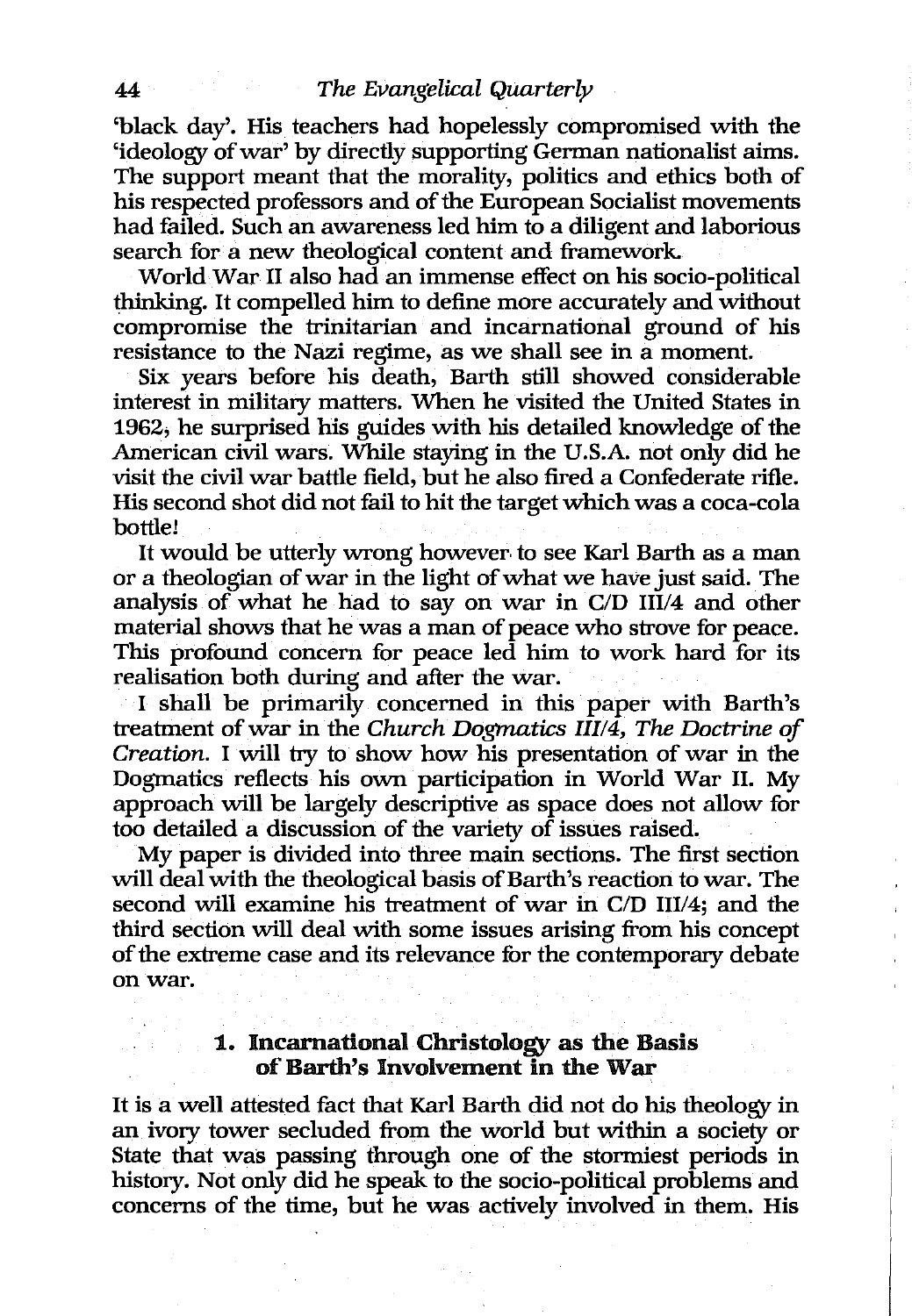participation in World War II was determined by his theological stance. Barth's own remark towards the end of his career is evidence of this: 'I decided for theology because I felt a need to find a better basis for my social action.' In the light of this, it will be appropriate to begin our study by looking at the theological basis of Barth's attidudes to War as portrayed in the *Church Dogmatics* and through his own involvement in the war.

Barth's discussion of the problem of War comes under the general heading of 'Freedom for Life', in CID I1I/4. The key word in this vast section which covers 240 pages is *LIFE.4* It appears in each of the three subtitles: (1) Respect for Life; (2) The Protection of *Life;* and (3) The Active *Life.* This is an indication of the great value which Barth places on human life. Under the term 'Respect for Life' or 'Reverence For Life', a slogan which Barth borrows from Albert Schweitzer, Barth stresses the important point that human life is a loan which God has given to men. Because of this man must treat life with respect. Writing on 'The Protection of Life', where he discusses abortion, euthanasia, suicide, capital punishment and war, Barth begins by grounding this respect and concern for the preservation of life in the incarnation. He emphasises that in the incarnation God has given life a particular distinction.<sup>5</sup> 'The birth of Jesus Christ as such is the revelation of the command as that of respect for life'. This gives life 'even in the most doubtful form the character of something singular, unique, unrepeatable and irreplaceable'.6 In the incarnate Word, Jesus Christ, God has affirmed human life and therefore commands us to protect it against each and every callous negation and distortion.

To this affirmation of human life on the grounds of the incarnation, Barth offers an exception. He points out that 'the protection of life required of us is not unlimited nor absolute'. 'Human life has no absolute greatness or supreme value'. What Barth means is that life is not a kind of second god. It is limited and defined by the trinitarian God who is the supreme good and Lord of life.<sup>7</sup> There are extreme cases when the trinitarian and the incarnate God may command us to surrender and sacrifice life for . the protection and preservation of life. As Barth explains, the exceptional case 'cannot be completely excluded, since we cannot deny the possibility that God as the Lord of life may further its

<sup>&</sup>lt;sup>4</sup> Karl Barth, *Church Dogmatics* (C/D) III/4, 324-564.

<sup>5</sup>*CID III/4,* 338ff. See also G. Bromiley, *Introduction* to *the Theology of Karl Barth.* (Grand Rapids: Eerdmans, 1979), 166.

<sup>&</sup>lt;sup>6</sup> Ibid. 339.

<sup>7</sup> Ibid. 398.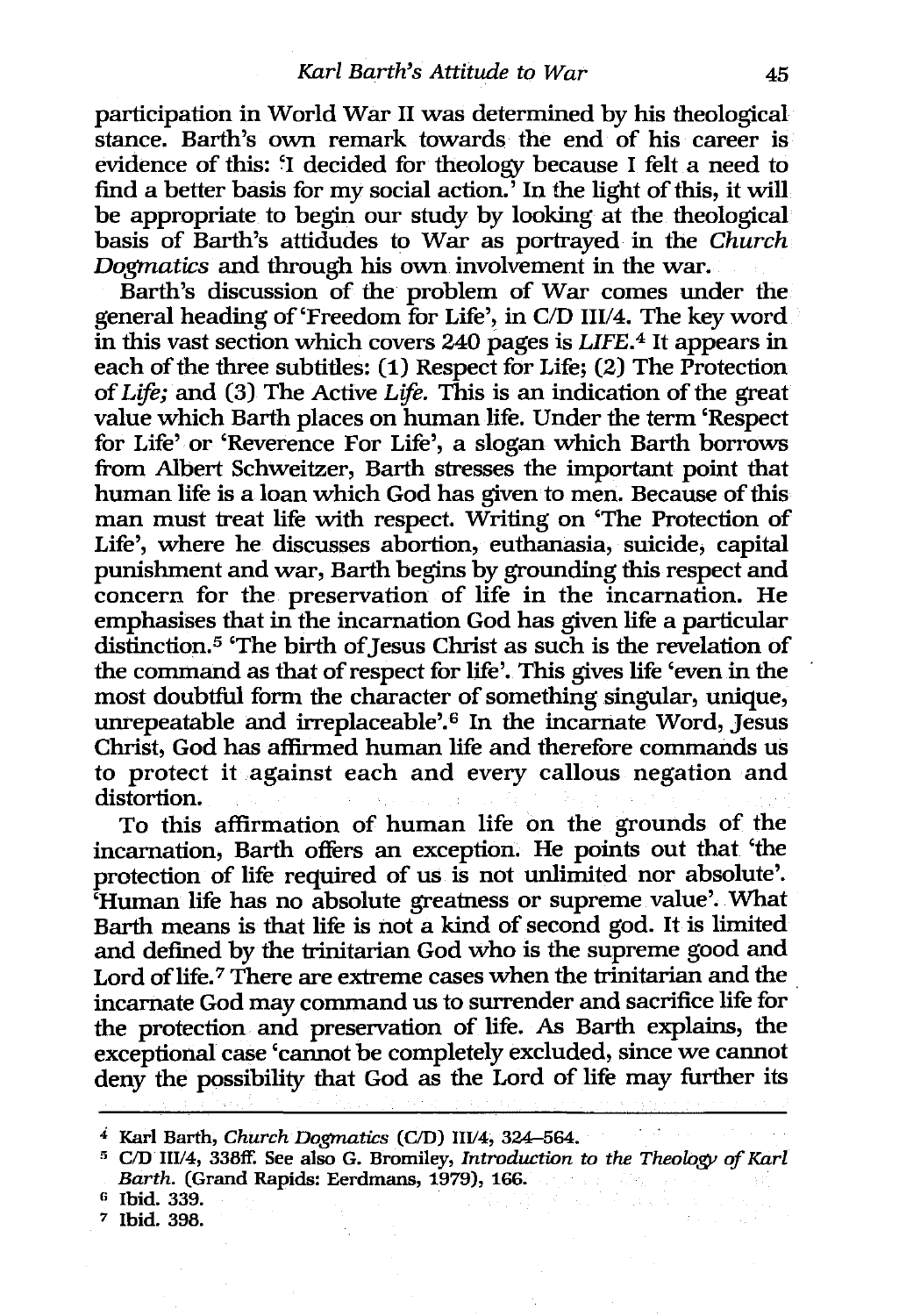protection even in the strange form of its conclusion and termination rather than its preservation and advancement. Yet this exceptional case can and should be envisaged and accepted only as such, only as *ultima ratio,* only as highly exceptional, and therefore only with the greatest reserve on the exhaustion of all other possibilities'.<sup>8</sup>

It is indeed a matter of surprise, Barth comments, that, after the incarnation in which human life was assumed and lived by God himself in Jesus Christ, after the crucifixion where God's incarnate Son assumed and absorbed all human death, and after the resurrection where the power of death was defeated by the power of the Spirit, the New Testament does not simply declare all killing to be out of the question.<sup>9</sup> What the New Testament demonstrates quite clearly is that, though the event of the incarnation has pushed the exceptional case of legitimate killing much further back than in the traditions recorded in the Old Testament, it still has not been eliminated altogether. There is still the possibility of God commanding man to lay down his life for the protection and preservation of life. 10

Barth's concern to ground his discussion of 'The Protection of Life' in the revelation of God in Jesus Christ provides the key to understanding his attitude to war in respect not only of the precise character of his views but also of his method of approaching the subject. Both the content and the methodology are derived from his understanding of Jesus Christ. It was his deep concern to witness to the revelation of God in Jesus Christ which formed the basis of his political and militarist resistance to Hitler. The centrality which he accorded to Jesus Christ runs through all the writings and speeches which he gave from 30 January, 1933 (when Adolf Hitler and his National Socialists forced their way to power in Berlin,) till the end of the War and beyond. A few instances may suffice to explain the point we are making. As E. Busch reminds us, in the first days of the Third Reich Barth gave a lecture on the theme: 'The First Commandment as a Theological Axiom'. In this lecture he warned against the danger of having 'other gods' than God in every theological attempt to connect 'the concept of revelation with other authorities which for some reason are thought to be important' (like human 'existence', 'order', 'state', 'people', and so on). The Church was then challenged to say farewell 'to all and every kind of natural

<sup>8</sup> Ibid. 398.

<sup>9</sup> Ibid. 400; see also John H. Yoder, *Karl Barth and the Problem afWar* (New York: Abingdon Press, 1970),29.

<sup>&</sup>lt;sup>10</sup> Ibid. 400.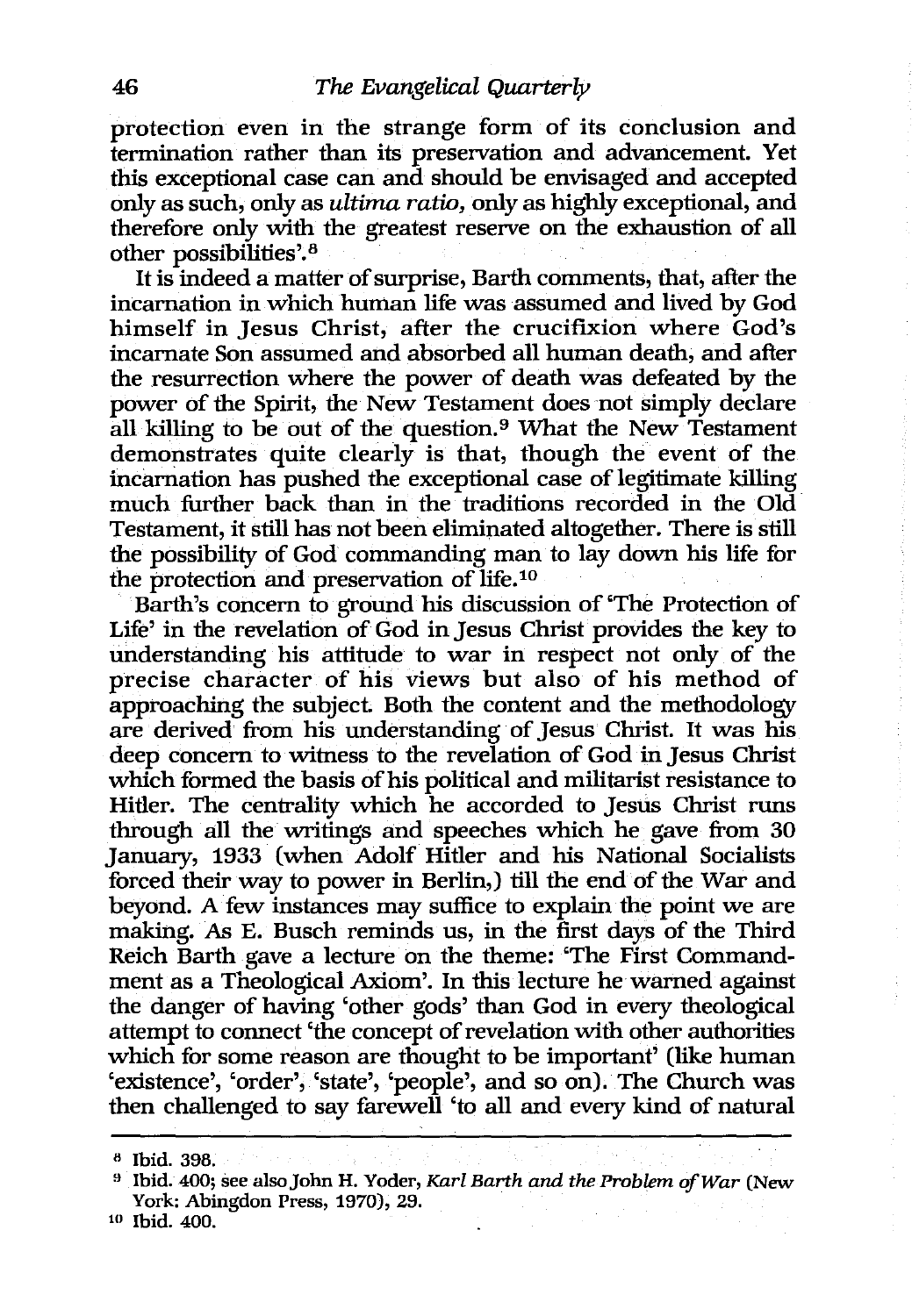theology, and to dare to trust only in the God who has revealed himself in Jesus Christ'.<sup>11</sup> In June 1933, at a working group on the 'Fourteen DiisseldorfTheses', Barth emphasised his christological stance in the War: 'The holy Christian Church, whose sole head is Christ, is born of the Word of God, keeps to it and does not hearken to the voice of a stranger'.12 Again in the Barmen Declaration (Confession) Barth and the Confessing church, in May 1934, affirmed the centrality of Jesus Christ in their struggle against the Nazis. Barth writes later: 'What we wanted in Barmen was to *gather together* the scattered Christian spirits (Lutheran, Reformed, United, Positive, Liberal, Pietistic). The aim was neither unification nor uniformity, but consolidation for united attacks and therefore for a united march. No differences in history or tradition were to be glossed over, but we were kept together by 'the Confession of the one Lord of the one holy, catholic and apostolic church'! This was the one and only centre around which we were gathered together at that time, . . . the one *Lord* of the Church, Jesus Christ'. 'This was the point at which we had learned from the confessions of the century of the Reformation, and needed to speak more explicitly and more precisely than they did. At that time we were asked too explicitly and too precisely not only *what* but *who* was the real ruler of the world and of the Church. We were asked whom we would hear, whom we would trust and whom we would obey. It is a remarkable and indeed indisputable fact that the Synod of Barmen showed its unanimity and resolve on this *very* point. '13 In his other war-time writings such as the *Credo* which was dedicated to his fellow ministers 'who stood, stand and will stand' in the fights against the quasi religious ideology of 'blood and soil', Barth emphasised the Lordship of Jesus Christ over against other 'lords'. Again in 'Gospel and Law' *(Evangelium und Gesetz),14* a speech which the Gestapo prevented him from delivering, but was read in his name after he had been dismissed from Bonn in 1935, Barth insisted that both the Gospel and Law are based in the grace of God, in the Lord Jesus Christ born of the Virgin Mary. Again in his paper :Justification and Justice'15 *(RechtJertigung und Recht)* delivered

11 E. Busch, 224.

<sup>12</sup> Ibid. 225.

<sup>&</sup>lt;sup>13</sup> Ibid. 247; see also Douglas S. Bax, 'The Barmen Theological Declaration. A New Translation', in *Journal of Theology for Southern Africa* (June 1984, No. 47),78-81.

<sup>14</sup> Karl Barth, 'Gospel and Law' in *Community, State and Church,* with introduction by Will Herberg. (Gloucester, Mass: Peter Smith, 1968), 71-100.

<sup>15</sup> Karl Barth, Rechtfertigung und Recht (English translation, Church and State), in *Community, State and Church, 101-148.*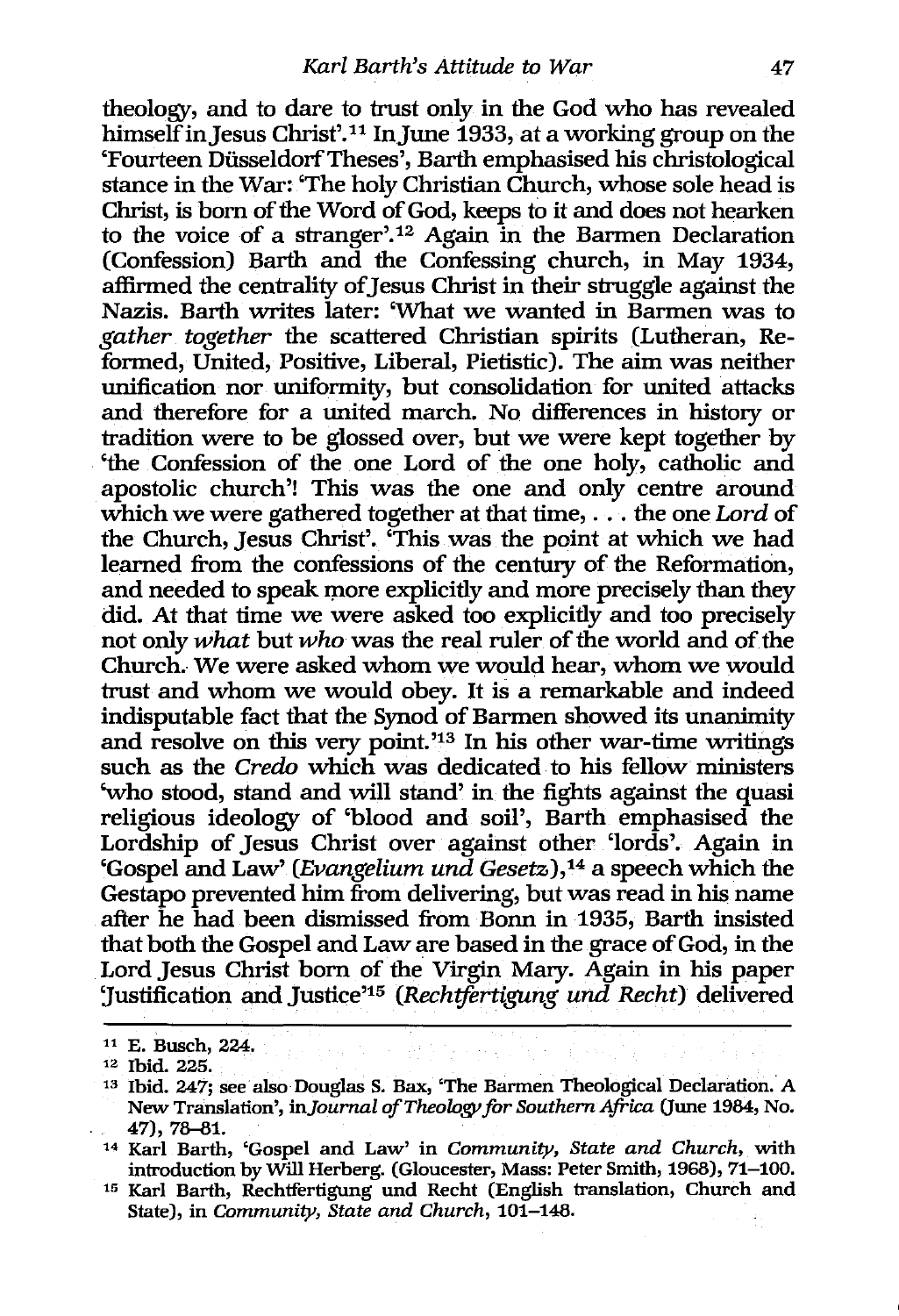in 1938 Barth consistently emphasised the centrality of Jesus Christ for both Church and State. In 'A Letter to Great Britain from Switzerland',16 Barth reiterated that the primary and ultimate reason for the Church's involvement in the war must be christologically grounded. He cautioned that Christian attitudes to the war could not be based on 'Western civilization', 'the liberty of the individual', 'freedom of knowledge', 'the infinite value of the human personality', 'the brotherhood of men', 'social justice', etc.<sup>17</sup> To be sure, these conceptions have positive meaning for us as Christians, but they should not be the main reasons for the Church to wage war against the National Socialist dictatorship. What constitutes the Church's foundation is Jesus Christ, and therefore any decision which the Church may reach with regard to her attitude to war must be derived from *this*  centre alone! '. . . I would that you, my dear Christian brethren in Great Britain, should understand it: our resistance to Hitler will be built on a really sure foundation only when we resist him unequivocally in the name of peculiarly Christian truth, unequivocally in the name of Jesus Christ'.<sup>18</sup> In short Barth consistently and persistently allowed the light of the revelation of God in Jesus Christ to shine through all his writings and speeches during the war. It is therefore not swprising that when he later comes to deal with the question of war and other forms of killing such as abortion, euthanasia, self-defence and Capital-punishment in the *Church Dogmatics III/4*, he begins his discussion with the incarnation. And his methodology of first affirming that the value of life can still be commanded by God, is derived from his understanding of the incarnation.

To appreciate Barth's attitude to war it will be appropriate to try and understand what he means by the extreme limits or exceptional cases. John H. Yoder has made a classic contribution in this direction. The German word which Barth uses to describe the exceptional cases is *Grenzifall.* It means literally, 'borderline case', or 'limiting case', or 'extreme case'. As Yoder explains:

The *Grenz,fall* does not mean that there must be an exception to every affirmation; nor does it mean to affirm in advance that, in a given case where certain conditions are met, the taking of life would be right. Such an interpretation would be a reversion to casuistry, which is precisely what Barth wants to avoid ... To understand the *Grenzfall* we must remember that bodily life, as one of the

<sup>1</sup>B Karl Barth, A *Letter To Great Britain from Switzerland* (London: The Sheldon Press, 1941), 1-29.

<sup>17</sup> Ibid. 16.

<sup>18</sup> Ibid. 17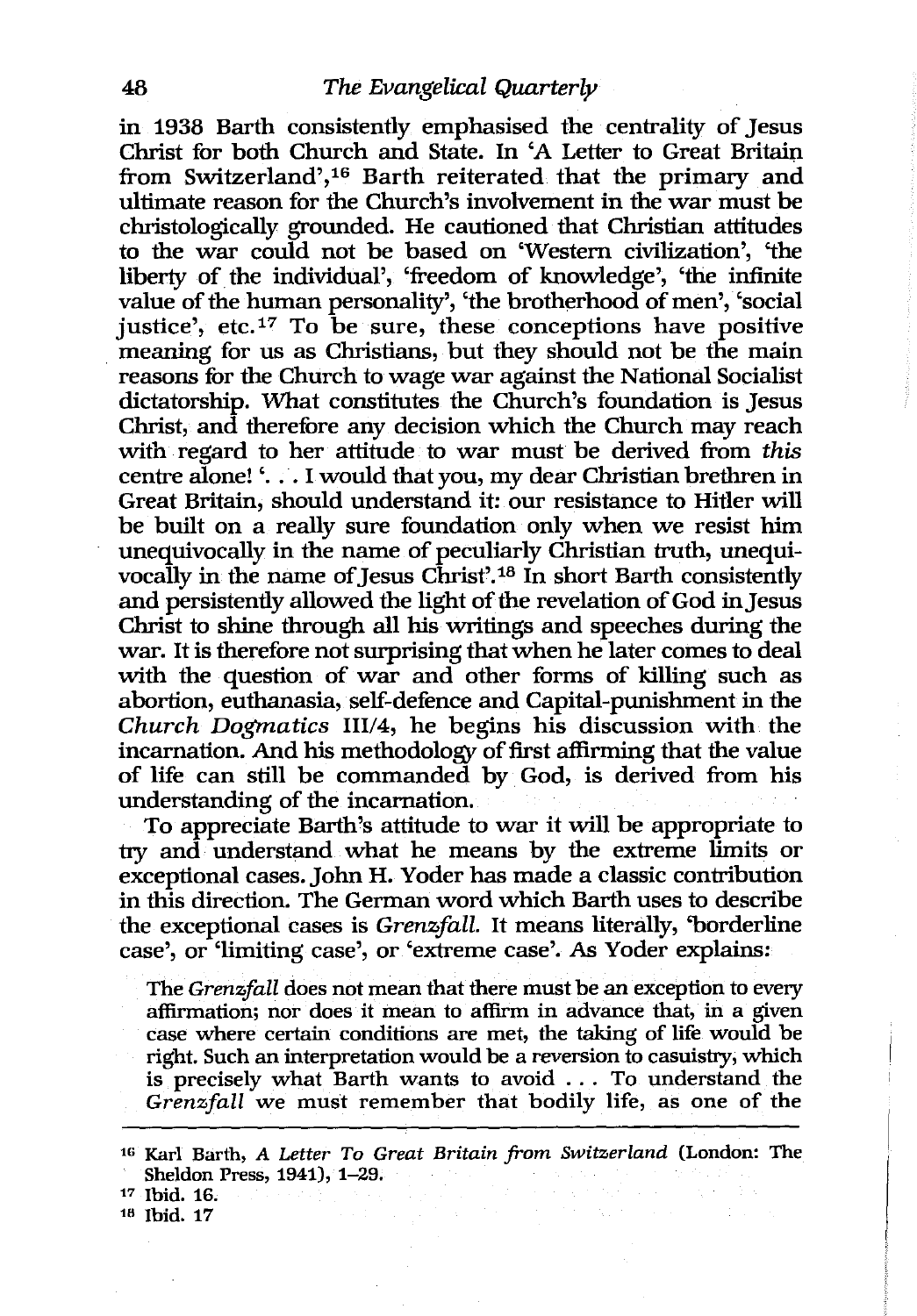dimensions of human creatureliness, is good because it is the presupposition, the vehicle, so to speak, of obedience to God; but the 'good' oflife is for this reason not an absolute; it is not an autonomous value. 'Not autonomous' means *limited (begrenzt).* The limit is God's purpose for life. The true measure of the goodness of life is obedience to the command of God. God is himself free to command as he wills; other-wise he would no longer be sovereign.19

By the use of the term *Grenzfall* Barth wants to affirm three fundamental issues in his treatment of the question of war, namely, the sovereignty of God, the responsibility of man and the finitude of all human values. (1). To say that God is he who has loved us and continues to love us in freedom through his incarnate, crucified and resurrected Son, Jesus Christ means that God is totally free to speak and act again 'across the frontier which limits our human knowledge of his will'.20 Although God has commanded 'Thou shalt not kill', yet as the Lord and Creator of life he is free and right in some cases to command man to act in a way which may appear contradictory to his command. In other words, there can be no valid generalisation on man's side which limits God's freedom and sovereignty. (2). Secondly, the extreme case or the borderline case is a sign and safeguard of human responsibility and freedom.<sup>21</sup> Barth maintains that in Jesus Christ God calls all men and women to be more authentically and fully human beings. An aspect of this human freedom and responsibility is the ability to decide in the midst of the situation what the will of God is for us. It is not a decision which we take ahead of time. Each concrete situation demands fresh decision and obedience. To make the Commandment 'Thou shalt not kill' an answer for *every* situation ahead of time means that men and women are not in reality free to bear the full responsibility of the decision of the moment. Thirdly, the exceptional case means there is a limit to all our values as human beings. Life is valuable but it is not absolute. It is limited by God who is himself the Lord of life. $22$ 

## 2. Barth's Treatment of War in C/D III/4

Barth's discussion of the question of war begins with an important reminder that unlike the question of private duels which is no longer an issue for the Church, war continues to pose

19 John Yoder, op. cit., 35. 20 Ibid. 66. 21 Ibid. 68. 22 Ibid. 68.

EQ LX1-D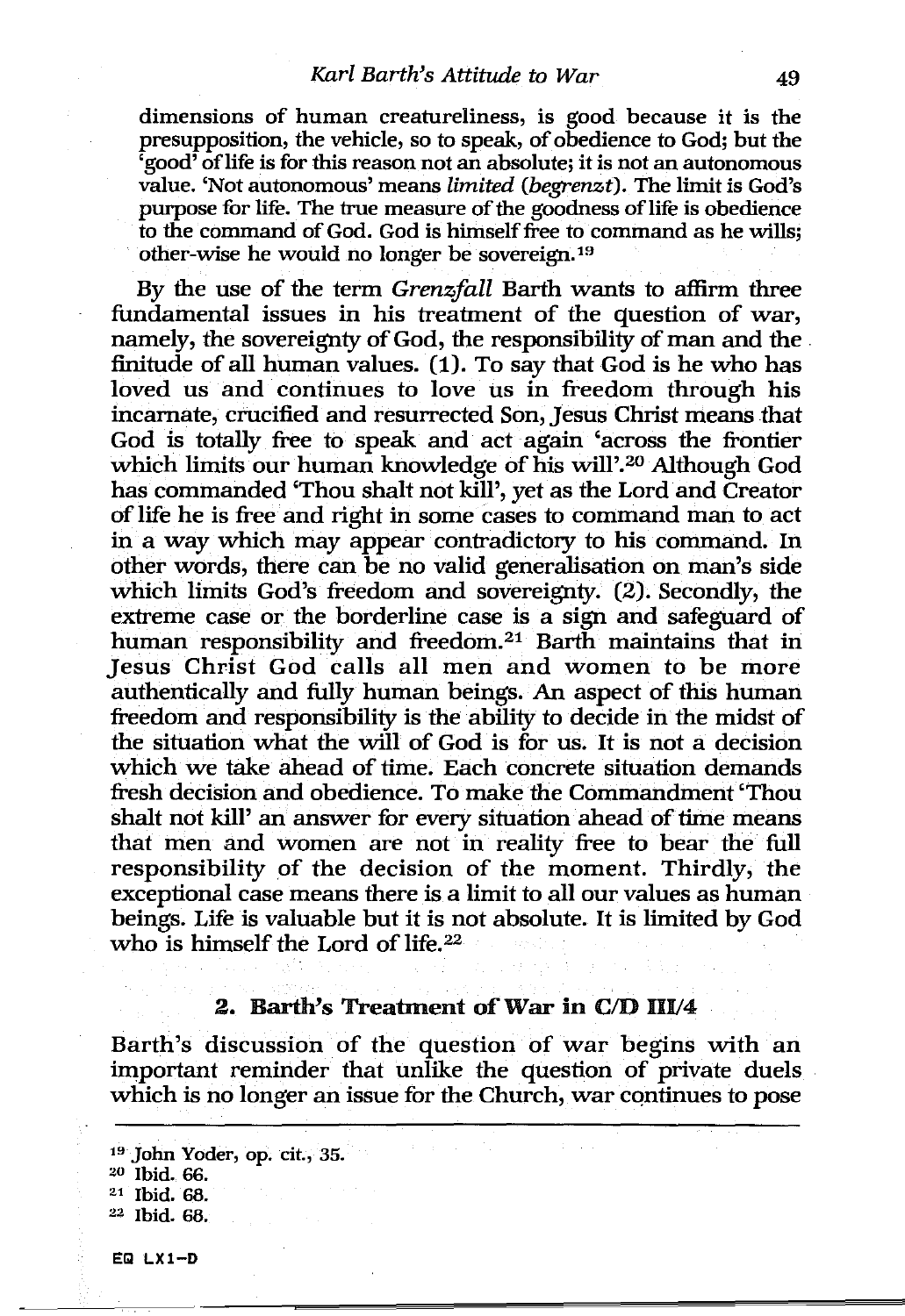## 50 *The Evangelical Quarterly*

a serious problem for Christian ethics today. Since 1795 there have been several protests against war in Europe but with very little effect. Notably, in 1938 after the Peace of Munich the slogan was: 'Peace in our time': and yet after this consoling cry, war continues to rage more violently than ever. The truth is that the problem of war is by no means exhausted by our slogans and cries. More than ever the question of war claims our attention.

# *Critique of the Traditional View on War*

Having stated the relevance of the problem of war for today, Barth offers three limitations to the traditional views on war. The first critique is that it is no longer possible to accept the view that war involves only the soldiers or the military classes. War involves the entire human population and therefore every individual participates in it, directly or indirectly. Each individual shares in the suffering and action which war brings to human-kind. Therefore, it is not the responsibility of the military classes and the experts alone to ask seriously whether war can be justified. 'This is the first thing which today', says Barth, 'makes the problem of war so serious from the ethical standpoint. It is an illusion to think that there can be an uncommitted spectator.'23 The second critique is that in. the past war was presented as possessing 'some sort of mystical halo or flavour of chivalry', it was viewed as a matter of ideals and moral values. This way of presenting war obscured one of the major reasons for waging war, i.e., the acquisition and protection of material interests. In our time, this strong desire to acquire economic power can no longer be obscured. War is now mainly a matter of selfish economic interest. Barth expresses it succinctly:

We have no good reason not to recognize that modem war, especially between great nations and national groups is primarily and basically a struggle for coal, potash, ore, oil and rubber, for markets and communications, for more stable frontiers and spheres of influence as bases from which to deploy power for the acquisition of more power, more particularly of an economic power. To those who have eyes to see, it is especially evident today that there exists a world-wide armaments industry which has many ramifications, which is initiated and spurred on by modem technical science, which is always forging ahead on its own account, which is closely linked with many other branches of industry, technical science and commerce, and which imperiously demands that war should break

<sup>23</sup> C/D III/4, 451.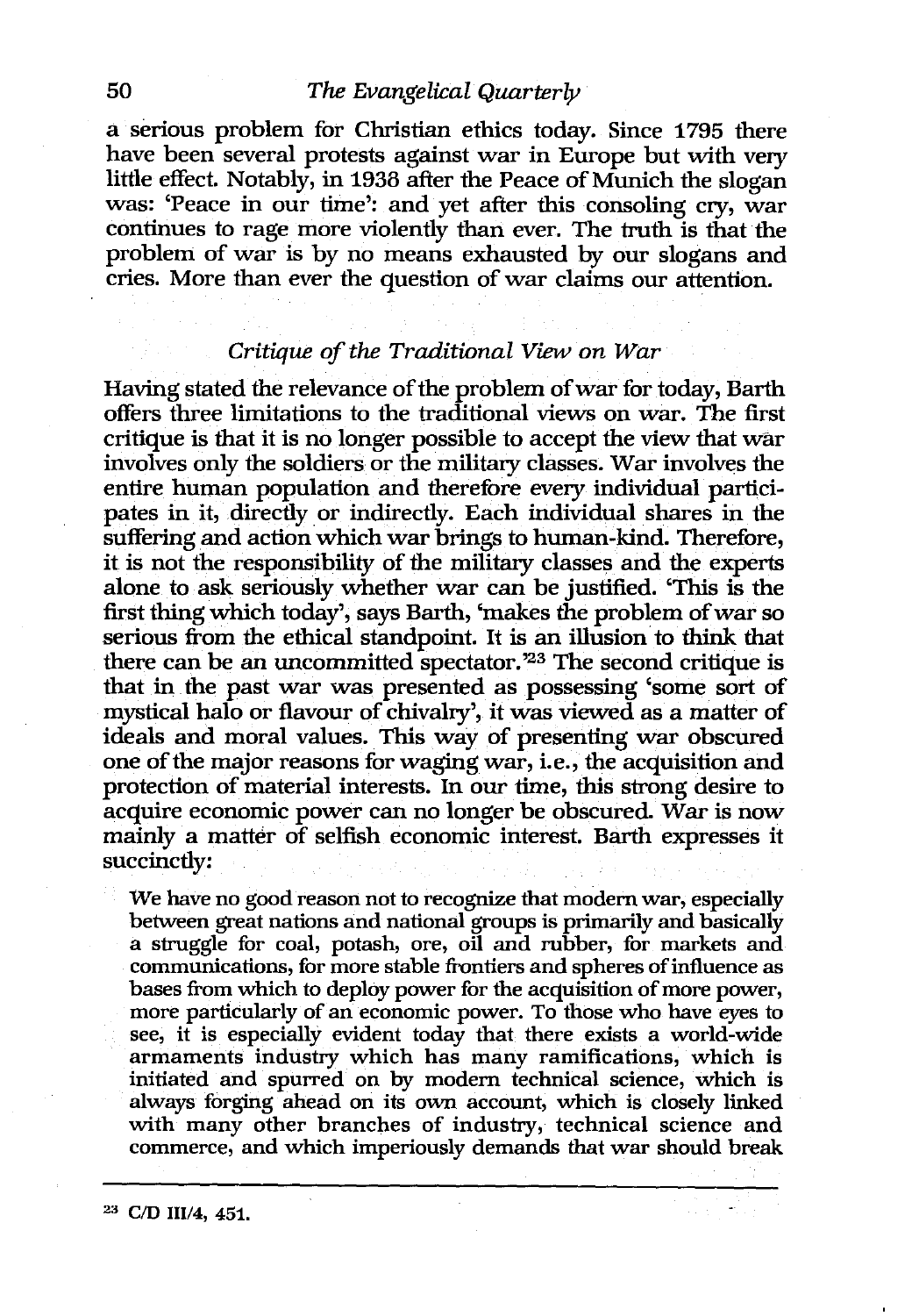out from time to time to use up existing stocks and create the demand for new ones.24

When economic power, coupled with political mysticism possess and enslave men and women, then war become inevitable.25 In other words, war is a symptom of our inability to control and organise our economic needs justly in peacetime. 'This is the unvarnished truth from which we can no longer escape so easily today as previously. '26 Thirdly, in the past it used to be argued that the main intention in war was to neutralize the resistance of the enemy. The argument was unrealistic at that period of human history, and is much more unacceptable today. In our time, we cannot pretend that the goal of neutralizing the forces of the enemy does not involve the mass killing of both the military and civilian population. It is put quite simply and powerfully in these words:  $\frac{1}{2}$  , a seem the probability of the probability  $\frac{1}{2}$  , and  $\frac{1}{2}$ 

Today, however, the increasing scientific objectivity of military killing, the development, appalling effectiveness and dreadful nature of the methods, instruments and machines employed, and· the extension of the conflict to the civilian population, have made it quite clear that war does in fact mean no more and no less than killing, with neither glory, dignity nor chivalry, with neither restraint nor consideration in any respect. 27

Barth's critique of the justification of war by much traditional theology compels and summons us today to face 'the reality of war without any optimistic illusions'. $28$ 

Barth makes it absolutely clear that if ever it become necessary to consider 'any question of just war' as a divine command it can only be undertaken and participated in 'with even stricter reserve and caution', than have been found to be necessary in relation to such killings as suicide, abortion, capital punishment etc.'.29 He does allow, however, for certain extreme cases when war may be approved and commanded by God.

Barth goes further to give three reasons why war is much more serious than abortion, suicide, euthanasia, capital punishment etc. First, in war, all the members of a nation are directly and indirectly involved in the preparation and promotion of killing and being killed. Everyone in the state is directly responsible for

24 Ibid. 452. 25 Ibid. 452. 26 Ibid. 452. 27 Ibid. 453. 28 Ibid. 453. 29 Ibid. 454.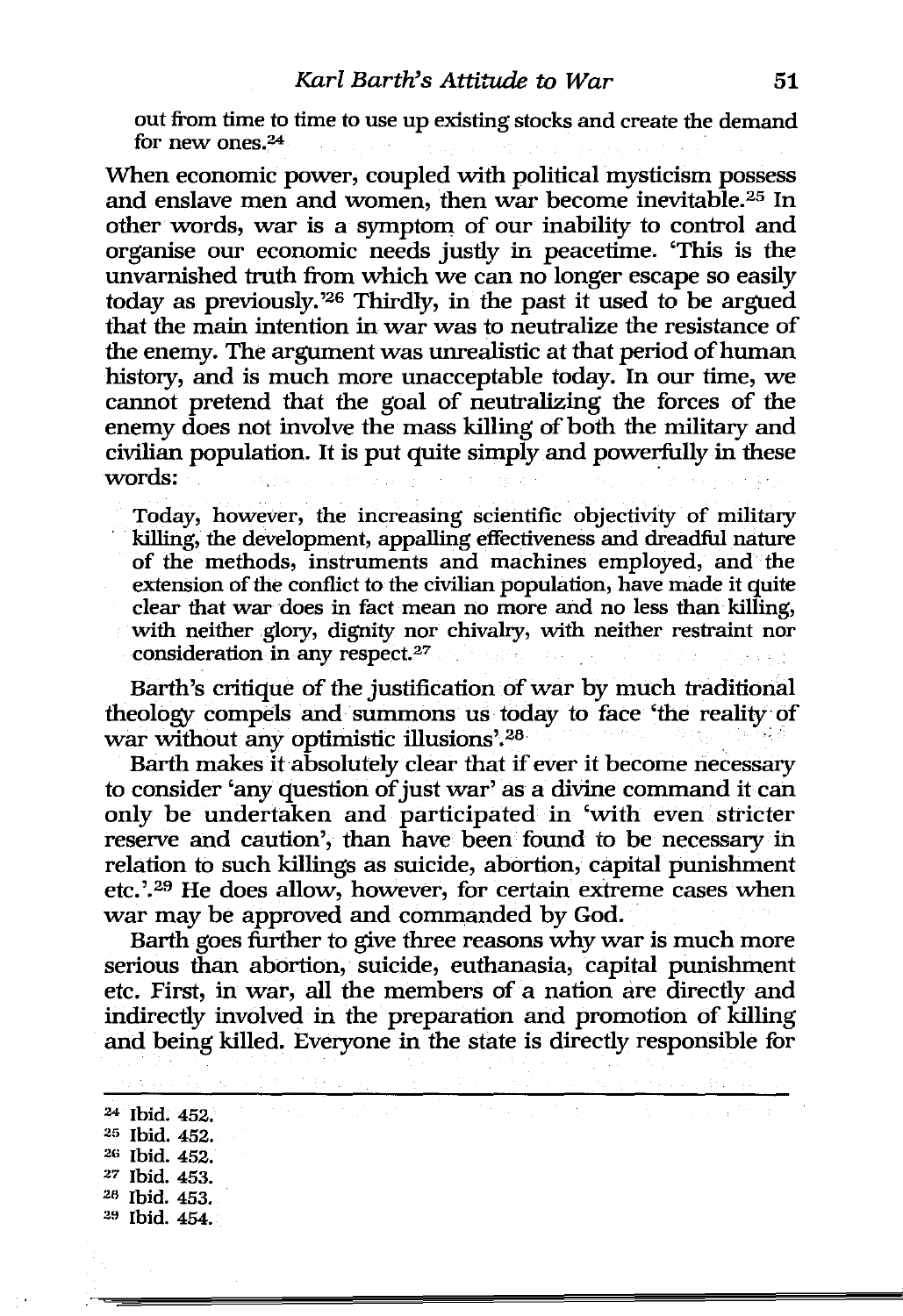mass-killing or mass-murder. The second reason for seeing war as more serious than any other form of killing is that the 'enemy' across the border is acting under the same persuasion as the one on the opposite side of the border. Both are engaged in the destruction of human life under the conviction that they are serving their respective nations. Each man, like the soldier on the other side of the border, is fighting to kill or murder with the approval of his nation-state. The danger here is that the nationstate is granted an absolute status to kill and be killed. The third reason for seeing war as more serious than other forms of killing is that it calls in question the whole of morality. In fact the command of God in all its dimensions is undervalued when war is waged. Barth puts this in a form of questions.

. Does not war demand that almost everything that God has forbidden be done on a broad front? To kill effectively, and in connexion therewith, must not those who wage war steal, rob, commit arson, lie, deceive, slander, and unfortunately to a large extent fornicate, not to speak of the almost inevitable repression of all the finer and weightier forms of obedience?30

In short, war does not make men better, rather it involves them in all sorts of temptations and· sins. It follows from these three reasons given above that Christian ethics cannot accept war as part of the Gospel message.

This radical position of Barth is unique in the history of mainstream European Protestant theology. As John H. Yoder rightly remarks:

To say that war is worse than other kinds of killing already means a revolution in theological ethics. Protestants and Catholic alike have taught for centuries that abortion and suicide are far more serious kinds of killing than is warfare. In reversing the order of importance of these various kinds of disobedience to the order of God, Barth has already made a tremendous step toward a wholly new apprehension of the problem.<sup>31</sup>

In this respect Barth maintains that 'pacifism has almost infinite arguments in its favour and is almost overpoweringly strong. '32 Thus, pacifism does more justice to the Gospel than any other *general* ethical evaluation of war. Going back to some of the early Church Fathers, like Origen, Tertullian, Cyprian and Lactantius, Barth affirms that *'the militia Christi* is incompatible with active participation in carnal warfare'.33 The traditional Catholic and

the capacities

<sup>&</sup>lt;sup>30</sup> Ibid. 454.

<sup>&</sup>lt;sup>31</sup> John Yoder, op. cit., 38-39.

<sup>32</sup> C/D III/4, 455.

<sup>33</sup> Ibid. 455.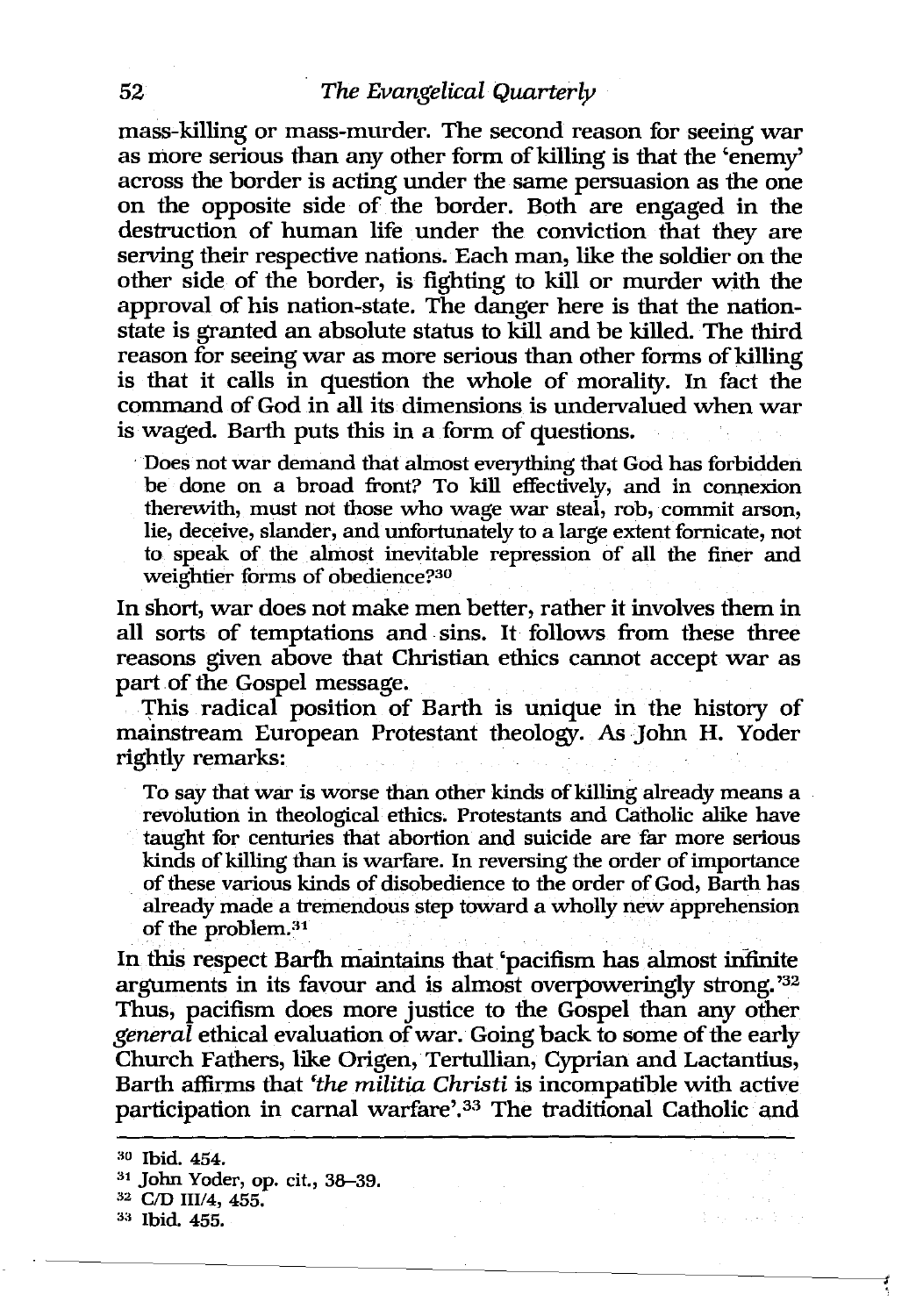Protestant argument which sought to justify war on the basis that it is the essence and function of the state or the powers that be, is 'increasingly unbearable perversion of Christian truth'.34 The Church must be horrified by war and should not integrate it 'quite smoothly into the system of political life recognized by it, and then into its own Christian system'.35

War should not under any circumstances be considered as a normal part of the Christian understanding of what constitutes the ontology and activity of 'the just state or the political order demanded by God'.36 Only in an infinitely extreme case can the Christian ever conceive of war as a divine command. 'Christian ethics cannot insist too loudly that such mass slaughter might well be mass murder, and therefore that this final possibility should not be seized like any other, but only at the very last hour in the darkest of days'. 37 The Church and theology must not give the state or the political system *carte blanche* to grasp the *ultima ratio* for mass-killing or murder. If the Church accepts war as part of the state's essence and function, and thus as a matter of habit consents to the use of violence, it will not be able to recognise the darkest hour when it is expected to give an authentic and authoritative call to the state to wage war.

Barth has put his finger on an important issue. He has detected the error which influenced the Church to support the war policies of the First and Second World Wars. The nineteenth-century idea that 'the true essentials of universal and national history' are a series of battles and conflicts waged on sea and land became absorbed into the Church's theology and ethics.<sup>38</sup>

What the Church must continue to insist is that the true essence and function of the nation-state is to maintain and safeguard human life and peace.

The state which Christian ethics can and must affirm, which it has to proclaim as the political order willed and established by God, is not by itself and as such the mythological beast of the jungle, the monster with the Janus head, which by its *very* nature is prepared at any moment to turn thousands into killers and thousands more into killed ... According to the Christian understanding, it is no part of the normal task of the state to wage war; its normal task is to fashion peace in such a way that life is served and war kept at bay.<sup>39</sup>

34 Ibid. 455. <sup>35</sup> Ibid. 456. <sup>36</sup> Ibid. 456. <sup>37</sup> Ibid. 456. <sup>38</sup> Ibid. 458. 39 Ibid. 458.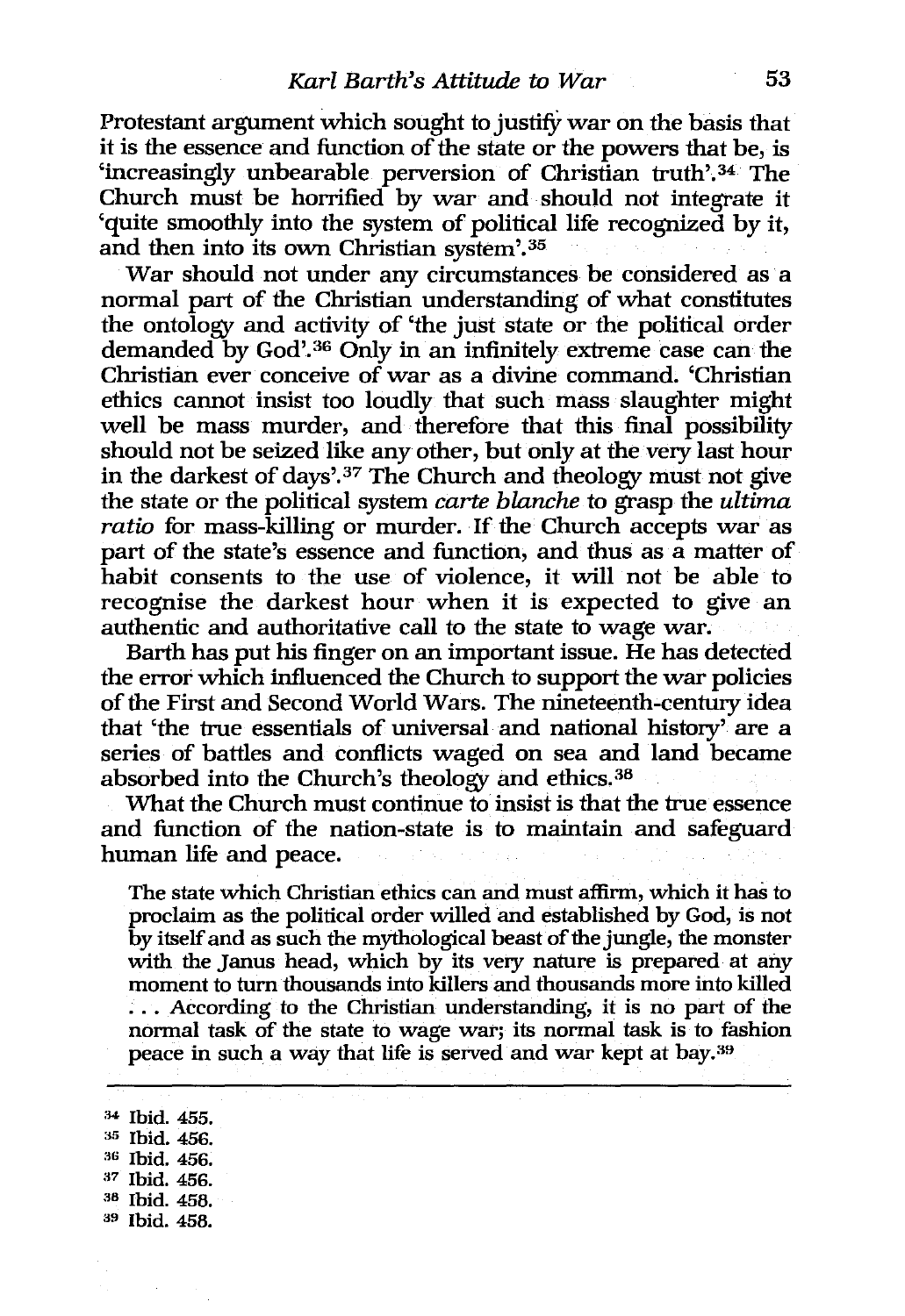The state's primal function is to devote all its powers and ability into keeping the peace. The Church cannot agree with the position of the absolute pacifist who maintains that disarmament is the state's primal concern. Neither can it support the view of the militarist that rearmament is the first concern of the Church. The concern of both militarist and absolute pacifist must take second place. In short, 'neither rearmament nor disarmament can be a first concern, but the restoration of an order of life which is meaningful and just'.40 Only when the Church has made it absolutely clear to the state that: (a). Christians are concerned with 'the fashioning of true peace among nations to keep war at bay'; and (b). Christians are concerned to seek peaceful measures and solutions among states to avert war, can the Church go on to affirm that Christian participation in war is not absolutely beyond all possibility.

An extreme possibility may arise when the survival of a weaker nation-its entire people, their physical, spiritual and intellectual prosperity, including their relationship to God, is threatened and attacked by brutal aggression. In this extreme case an allied nation or group of nations may offer assistance to the 'weaker neighbour'.

The possibility of an exceptional case indicates that for Barth absolute pacifism cannot always represent a Christian stance on war. A further point is that if war itself cannot be eliminated absolutely as a matter of principle from Christian ethics, neither can preparation for national defence be eliminated.<sup>41</sup> A distinctively Christian note to which Barth draws attention in this regard is that the Command to defend the existence of a nation within its own borders is not conditioned by the success or failure of the enterprise. The only criteria are faith and obedience 'in this hard and terrible business' of national defence. 42

# *Individual Responsibility*

What we have said so far concerns the state. Since the state is made up of individuals, Barth addresses the individual in the state in the last section of the sub-title, 'The Protection of Life'. Correcting the infamous statement of Louis XIV, Barth states that, 'Every individual in his own place and function is the state. If the state is a divine order for the continued existence of which

<sup>40</sup> Ibid. 458.

<sup>41</sup> John Yoder, 0p, cit., 41.

<sup>42</sup> Karl Barth, *Eine Schweize Stimme,* 1938-1945 (Zollikon-Zurich: Ev. Verlag, 1945), 279: see also 111/4, 463: John Yoder, op. cit., 41.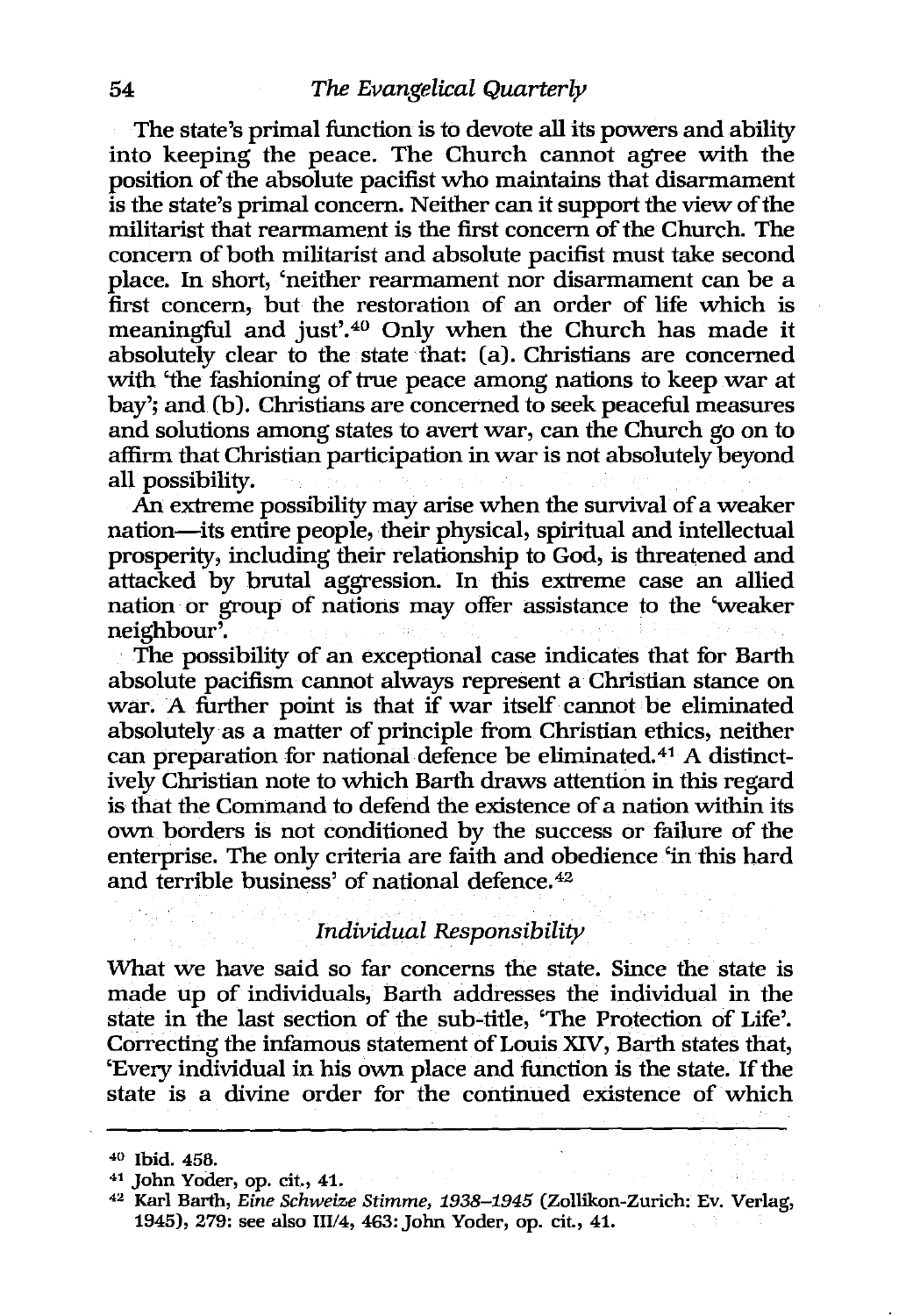Christians should pray, we can also say that, as they themselves are the Church, so they are also the state'. Each individual, not as a private person, but as a citizen must understand that the same message addressed to the state applies to him. He must understand that war is a terrible reality; and that it is his responsibility to work for a just peace. He must ask himself seriously 'whether in his own conduct and general behaviour, his way of thinking and speaking, what he permits or forbids himself to do, what he supports or hinders in others'43 postpones or prevents war. In short, the Church must ask each individual: Do you see the horror of war? Have you worked for peace?

Like the state, it is only when *every* individual has faced the question of peace and the preservation of peace, that he can be asked whether he is 'willing and ready *ultima ratione, in extremis,* to accept war and military service. Barth maintains that even in relation to the exceptional case, each individual citizen 'must decide from case to case whether' he should be a conscientious objector. In other words conscientious objection must not be a rigid principle. It is the duty of the Church to help individuals to come to some form of decision. Once a decision has been reached after hard and honest searching and questioning, he must act 'as a revolutionary, prepared to pay the price of his action, content to know that he has on his side both God and the better informed state of the future, hoping to bear an effective witness to it today, but ready at least to suffer what *rebus sic stantibus* his insubordination must now entail'.44 Barth quite rightly places D. Bonhoeffer and other serious minded German Christians who decided and attempted to assassinate Adolf Hitler, among those who acted responsibly as individuals during the war.45

# 3. Varied and Opposing Interpretations of Barth's Notion of the Exceptional Case

Barth's idea of an exceptional case *(Grenzfall)* has been construed in varied and conflicting ways. As a result he has been claimed to support opposing Christian views on war. We shall consider three such interpretations.

<sup>4:1</sup> *111/4, 465.* 

<sup>44</sup> Ibid. 468.

<sup>45</sup> Karl Barth, *Against the Stream,* 151: *111/4,* 449: see also R. Aboagye-Mensah, 'The Socio-Political Thinking of Karl Barth', Unpublished Ph.D. Thesis, University of Aberdeen, 1984, 240.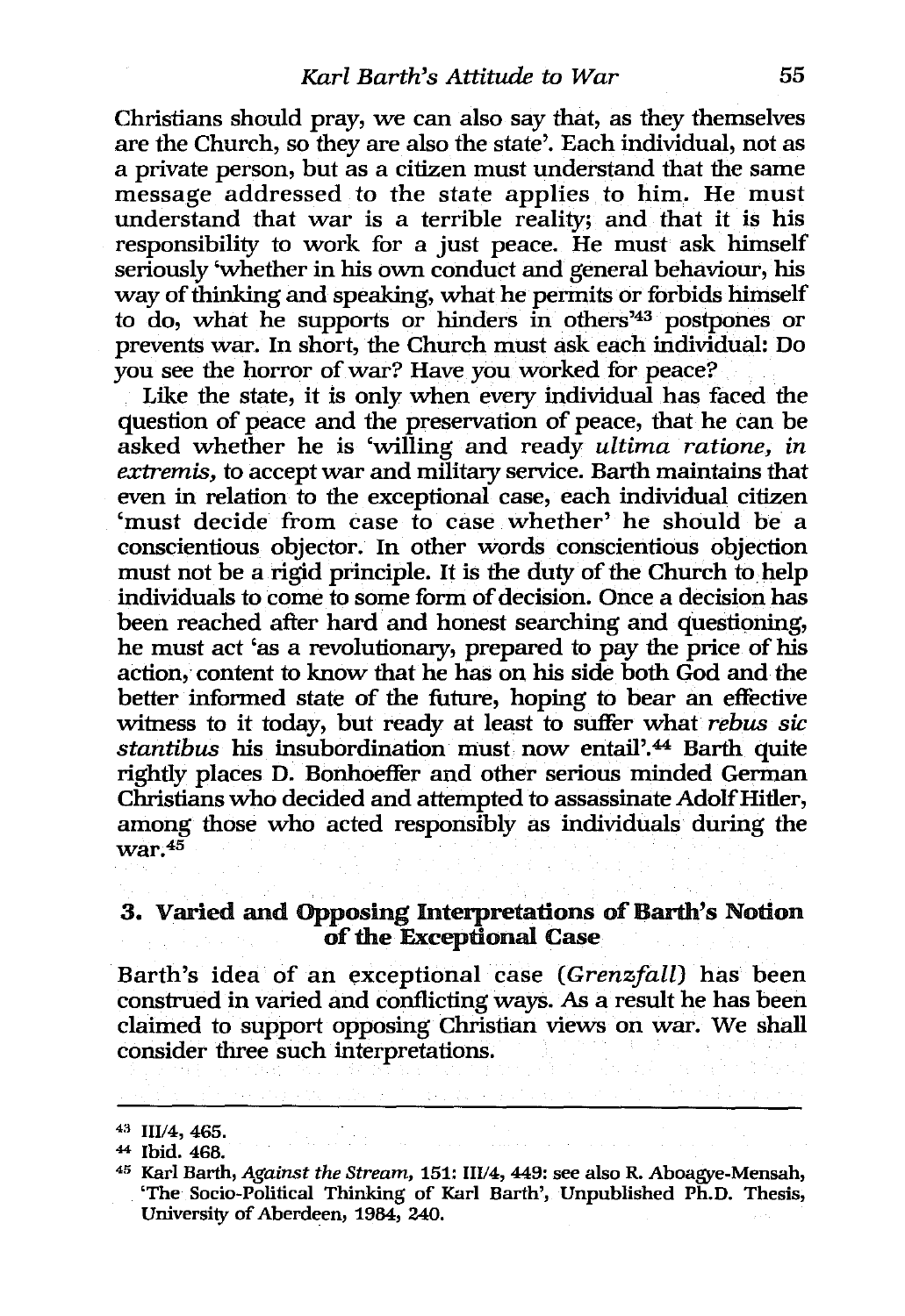# 56 *The Evangelical Quarterly*

#### *1. Karl Barth, a Pacifist* or *Militarist?*

There are pacifists like John Voder who state emphatically that Karl Barth was a pacifist and therefore his concept of the exceptional case must be understood within the context of pacifism. Voder writes:

The degree to which Barth has understood and in fact agreed with pacifism demonstrates that he is misunderstood when he is interpreted to confirm the traditional rejection of pacifism by Christian theologians. Karl Barth is far nearer to Christian pacifism than he is to any kind of systematic apology for Christian participation in war. For him it is theologically not possible to construct a justification of war. There is no Christian argument for participating in war. There is only the possibility of 'limiting cases' whose sole ground is God's sovereign (and exceptional) command to man.

The discussion with Barth is therefore not a debate between pacifism and militarism, nor even between pacifism and nonpacifism. It is rather a debate to be carried on within the pacifist camp, between one position which is pacifist in all the general statements it can make but announces in advance that it is willing to make major exceptions, and another position, nearly the same in theory, which is not able to affirm in advance the possibility of the exceptional case. 46

It is true that Karl Barth had a great sympathy for the pacifist negation of war. In fact ninety-nine per cent of what he said in *CID* III/4 on war strengthens the pacifist position as John Voder has rightly pointed out. However, Voder's interpretation of Barth's concept of the extreme case is misleading. It raises serious problems when seen against the background of Barth's own resistance during the war. Barth's call for 'unconditional resistance' to Adolf Hitler on theological, ideological and military lines, makes it difficult to place him within the pacifist camp. He made it clear that 'in this particular war' the Christian Churches could not take 'a neutral and pacifist' position. 'The pacifist argument' was seen to be 'unrealistic'.47 Indeed Barth was bold enough to say that armed struggle against Hitler's Germany was the 'clear will of God' and therefore Christians had to 'combat it with all' their strength. 'The obedience of the Christian to the clear will of God compels him to support this war,'48 he advised Christians in Great Britain. In the Barmen Confession, the Christians' struggle was to be understood as a witness 'in the midst of the sinful

<sup>46</sup> John Yoder, op. cit.

<sup>47</sup> Karl Barth, *A Letter to Great Britain* . . . 5; cf. E. Busch, op. cit., 33. <sup>48</sup> Ibid. 9.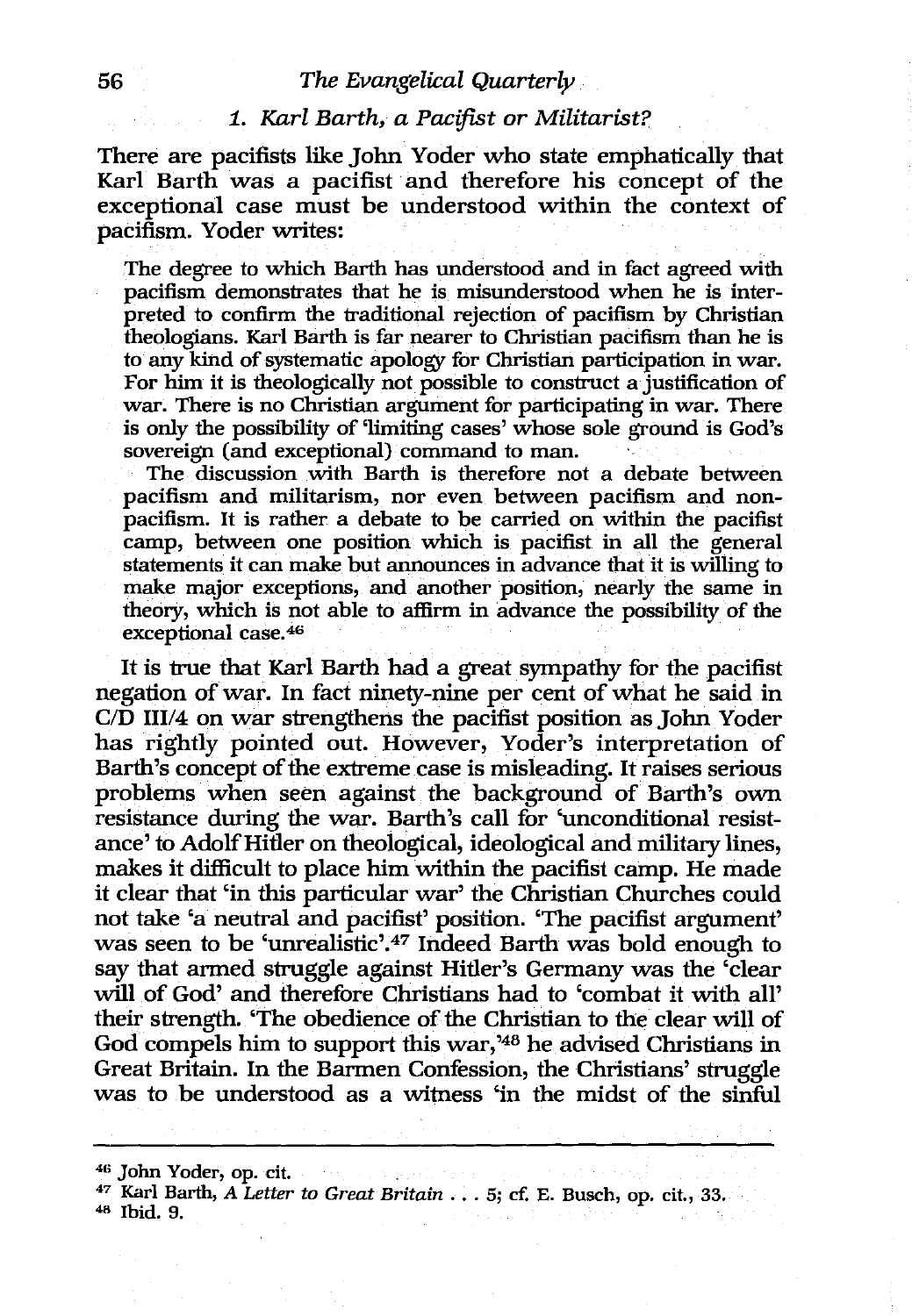world'. The resistance was a 'joyful liberation from the godless' activity of the National Socialist nihilism.49

Barth did not just tell other Christians what they should do. In fact, he himself was actively involved in the war in at least two ways. He exhorted Christians to continue steadfastly in their armed struggle against Hitler through 'open letters', most notable of which were his letters to Great Britain and France. Apart from these letters, he also served voluntarily for 104 days at the age of 54 years, as a Swiss army auxiliary. His activity involved guarding bridges and public utility buildings against possible German invasion.

In the light of Barth's theological, military and ideological justification of World War 11 and his own personal military involvement, it would be unrealistic to call him a pacifist. It is true that in the CID he argues that 'war must excluded', but he also maintains that his position 'is not pacifism'. 50 On the other hand, Barth insists that to use his concept of the exceptional case as a justification for war is a 'sheer wickedness'. 51 In other words, he is not a militarist. What is he then? It seems to be that his stance must be understood as embodying a dialectical tension between the absolute pacifist position and that of the absolute militarist.

# *2. Nuclear Rearmament and Nuclear Warfare*

The second issue raised by Barth's concept of the extreme case is the question of nuclear warfare. After World War 11 there was a debate on whether or not the German Federal Government was to be rearmed with nuclear weapons. Those who supported the nuclear rearmament of Germany justified their position by appealing to Barth's statement that he defended Switzerland against Hitler because 'the independence, neutrality and territorial integrity of the Swiss Confederation' was under attack. In the light of this interpretation, Barth was asked: (a). whether he agreed with the call to 'nuclear rearmament' and (b). whether he was willing to accept nuclear warfare.

Barth's response to these nuclear issues was that to use his quotation to support nuclear rearmament and nuclear warfare was 'sheer malevolence' and 'sheer dishonesty'.<sup>52</sup> He maintained

<sup>49</sup>'The Barmen Theological Declaration, Theses 2 and 3, *inJournalofTheology for Southern Africa, 79.* 

<sup>50</sup> Karl Barth, *Fragments Grave and Gay* (Fontana: 1971) 82. 51 Ibid. 82.

<sup>52</sup> Ibid. 82.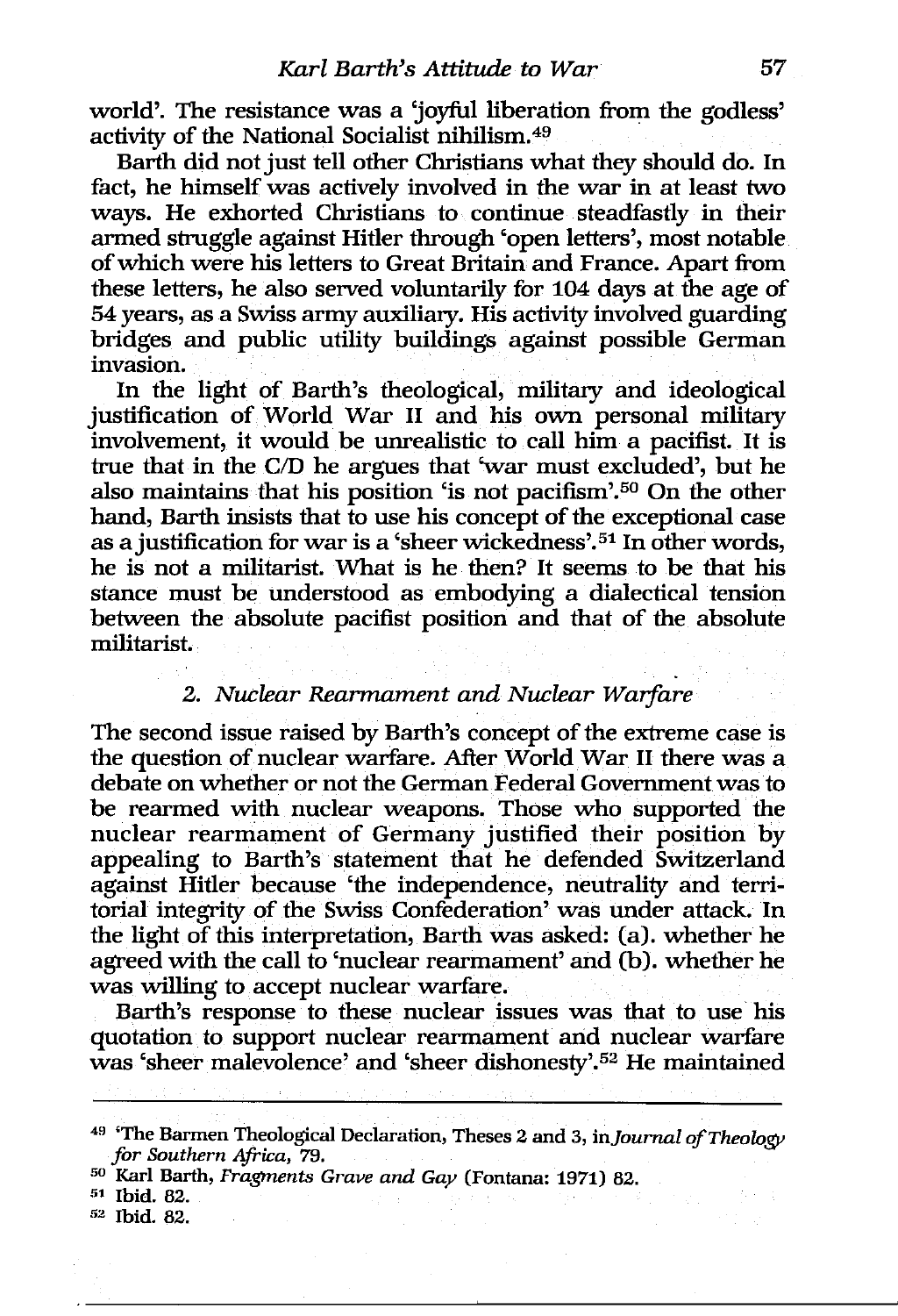that this statement and his concept of the extreme case must be understood strictly within the particular historical and political context in which he spoke and acted. Nuclear rearmament and nuclear warfare do not fit into his concept of the extreme case. The nature of nuclear weapons and their capacity for total destruction make it impossible to defend nuclear rearmament and nuclear warfare on the basis of the just war *(bellum justum)* doctrines. He expresses his position forcefully and unambiguously thus:

Nuclear warfare from the outset means the end of all things. It makes waging war senseless. And that is the point that is missing in my book (i.e. I1I/4). In connection with the idea of the just war, I should have said that, in considering the question of whether a war is just or not, *not only its cause and meaning must be taken into account, but also the manner of its waging.* Had I done that, I should have been bound to conclude that *no nuclear war can be just war. Such a war can be nothing but unjust, and the Christian can have no alternative but to refuse it.*<sup>53</sup>

It is clear enough from Barth's statement that he was strongly against nuclear rearmament and nuclear warfare. But whether what he said can be taken to imply that Barth would have been a unilateralist or a multilateralist, whether he would have supported the policy of deterrence or not, one cannot be sure.

#### *3. Anti-Communist Crusade*

In the C/D III/4 Barth made the following statement which was later used to justify the anti-Communist crusade:

There may well be bound up with the independent life of a nation responsibility for the whole physical, intellectual and spiritual life of the people comprising it, and therefore their relationship to God. It may well be that in and with the independence of a nation there is entrusted to its people something which ... they may not therefore surrender. 54

For the anti-Communist campaigners, Communist idealogy involves nothing less than spiritual murder. They interpret Barth's view that in an extreme case where the 'spiritual life of the people comprising' a nation is attacked, the citizens of the nation have to defend their country, as granting support to their anti-Communist Crusade. For them, Communist Russia and their

 $53$  Ibid. 83. Insertion and underlining my own. 54 C/D III/4, 462.